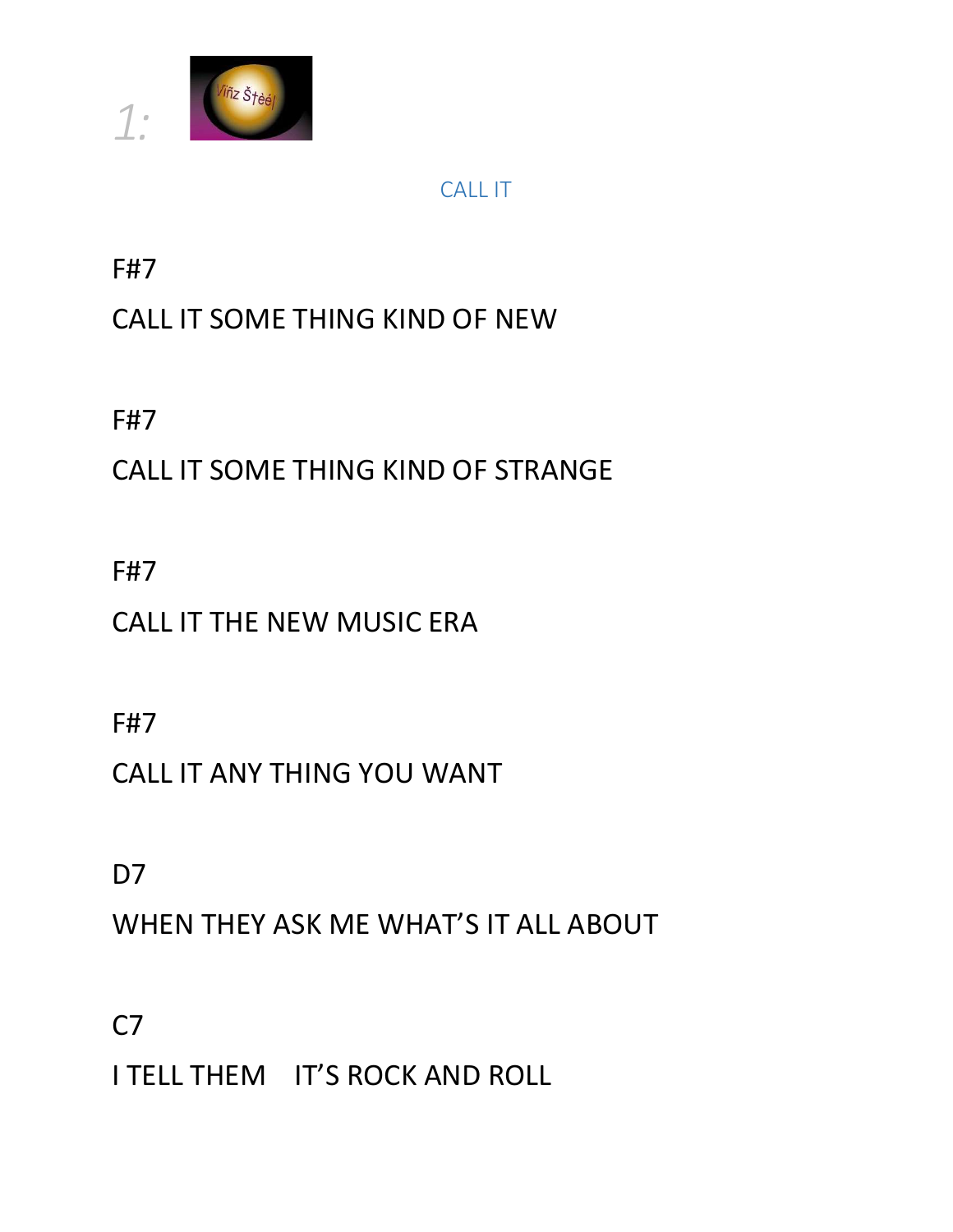

#### ROCK CITY

Gm7

Do you know the way to Rock City

Gm7

It's not far from the frog City

### Cm7

Do you know the way to the smog City

### Gm7

It's not like that drug City

D C C Bb

It's not far from here

### Gm7

Do you know the way to Rock City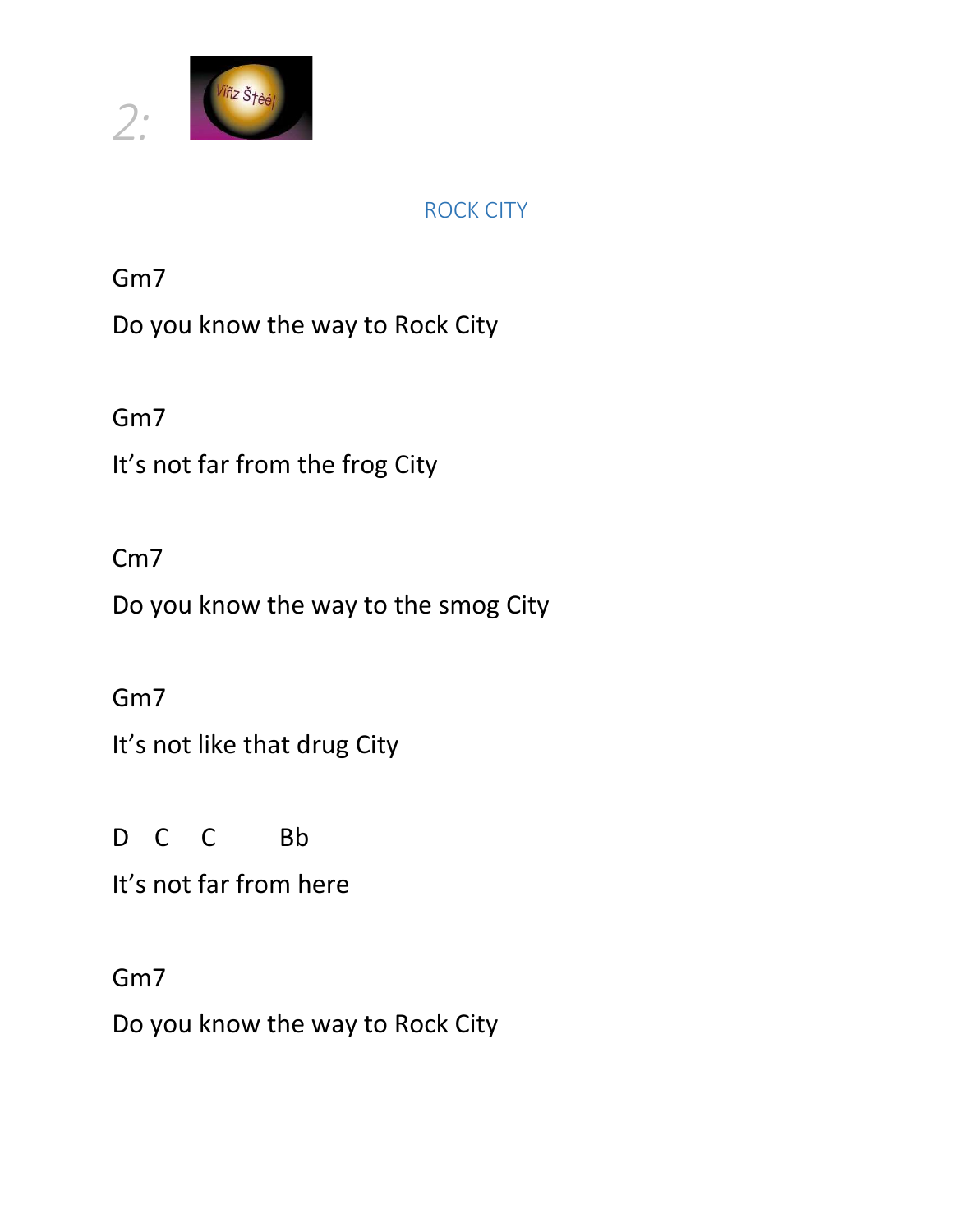

**TELESCOPE** 

Bm D Look thru the telescope Bm D See the sun Bm D Shining right down Bm D The way we want G A Fusing their minds To the modern time G A7 Man-made instruments destroy G A G A G A G A

JUST LOOK; JUST LOOK; JUST LOOK; THROUGH THE TELESCOPE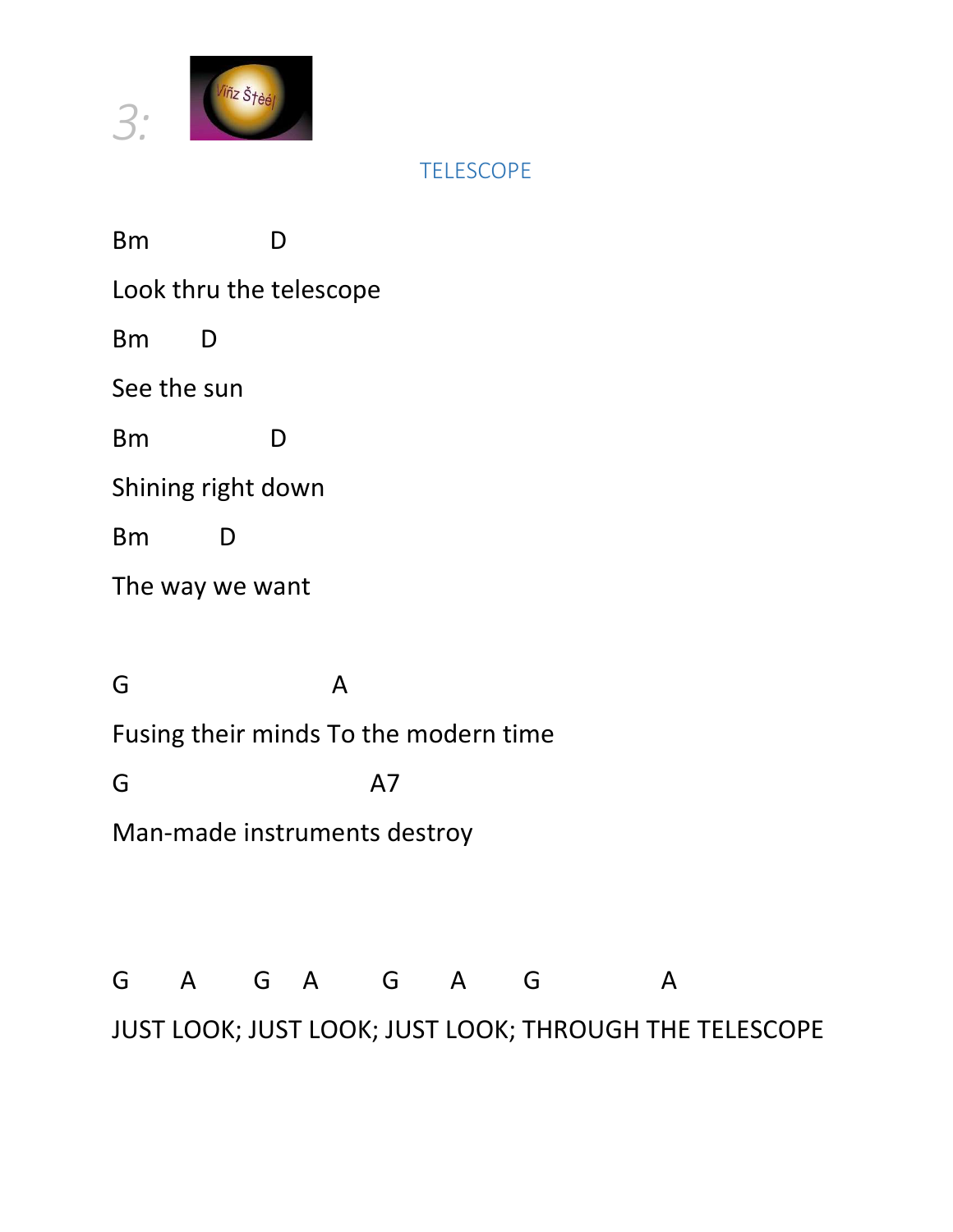

#### LEAD SHOES

F#7

## SHOULD GET GOING GOT LEAD IN MY SHOES

F#7

## SHOULD GET GOING GOT LEAD IN MY SHOES

Bm F#7

HEAVY METAL DEEP IN MY SOUL

A Bm F#7 GOT TO GET GOING GOT LEAD IN MY SHOES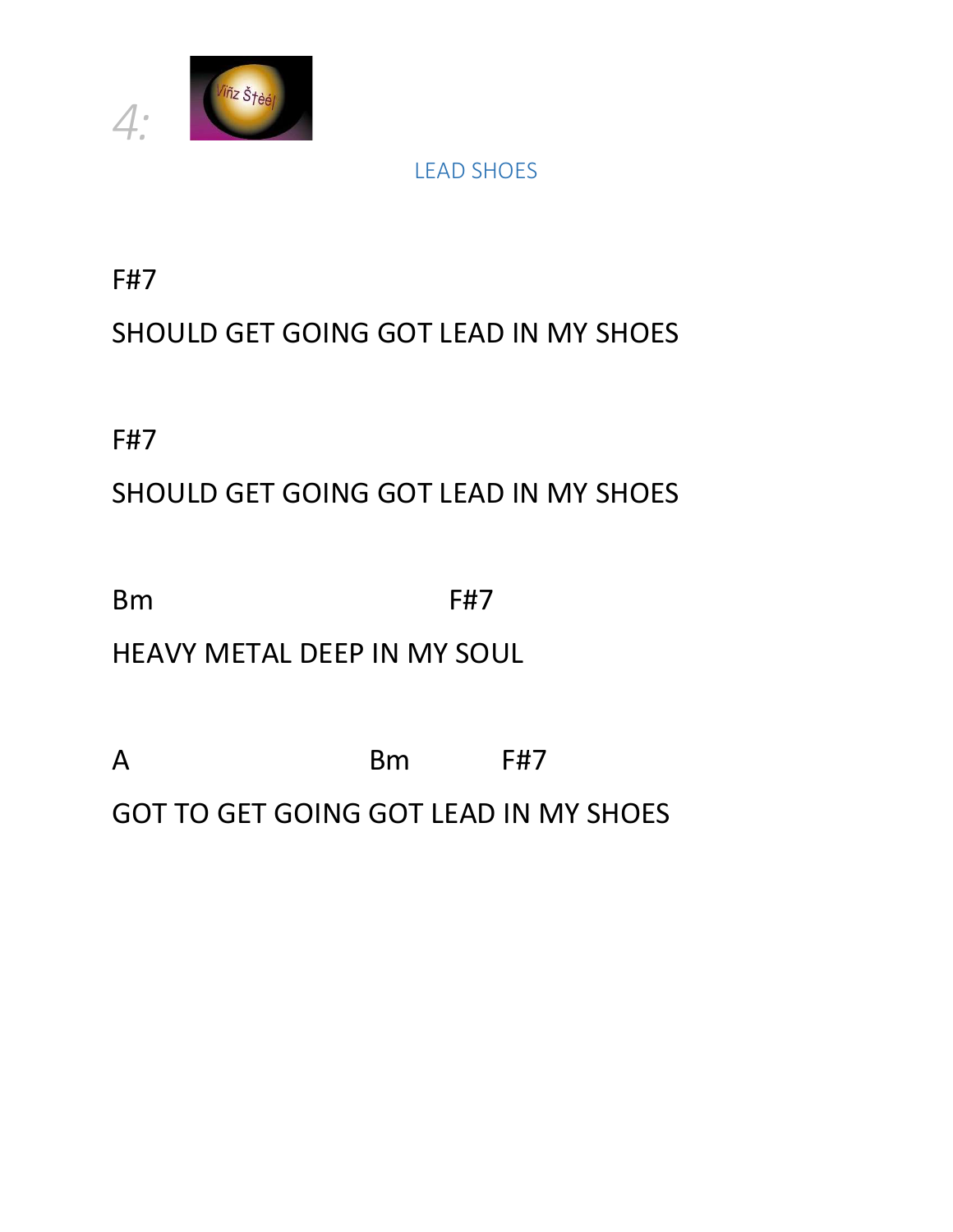

#### WHAT WAS SAID

Gm Gm

### WHAT YOU SAID WAS WHAT YOU MEANT

Cm Gm

#### WHAT YOU MEANT IS WHAT YOU SAID

Dm7b5 Ab7 Gm

WHAT YOU SAID IS WHAT YOU MEANT WHAT YOU SAID

Gm Gm

ROBOT GOOD ROBOT BAD

Cm Gm

ROBOT BAD ROBOT GOOD

Dm7b5 Ab7 Gm

WHAT YOU SAID IS WHAT YOU MEANT WHAT YOU SAID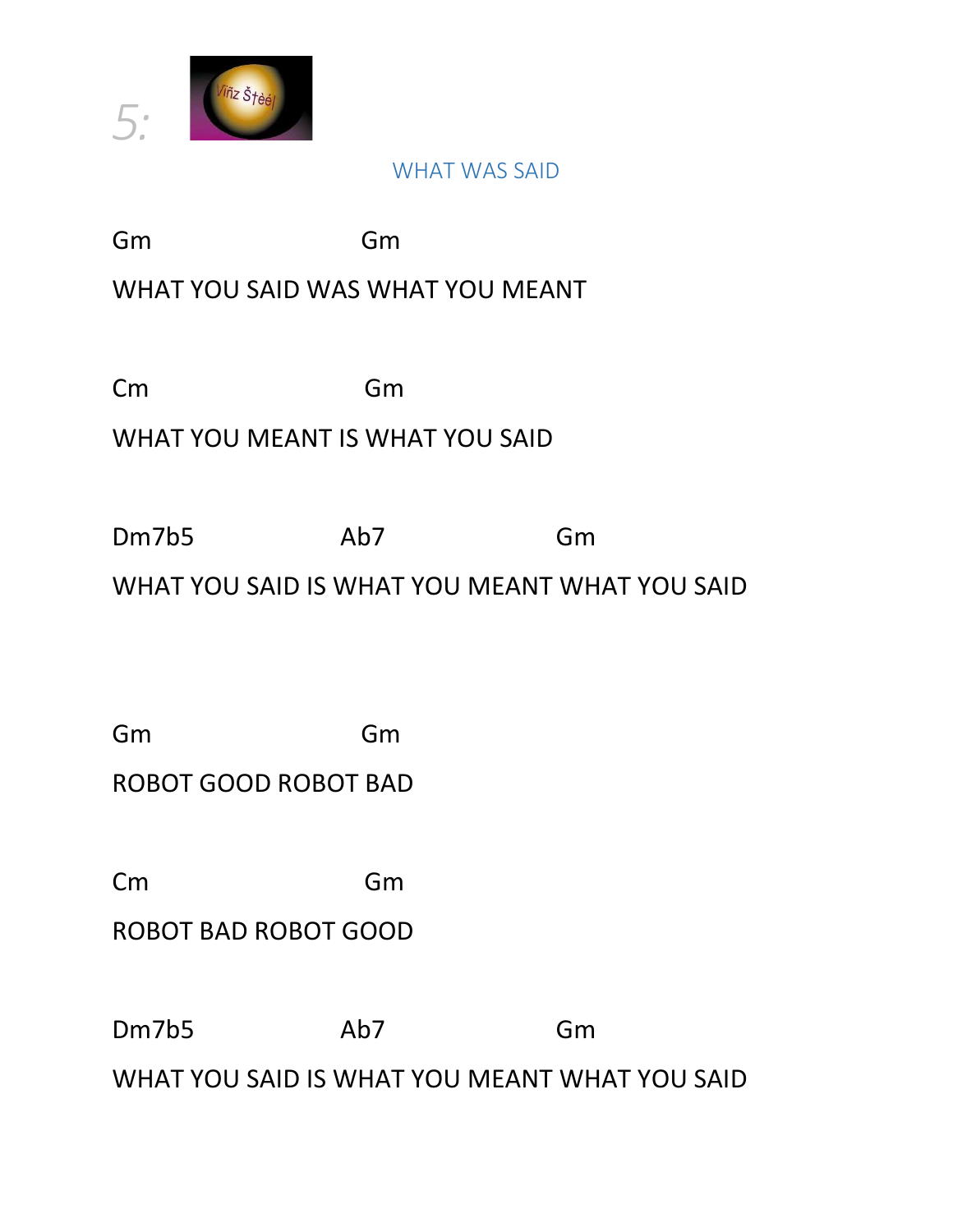

#### WAR FOR OIL

A C A G NEED GASOLINE TO DRIVE MY CAR

A C A G WITHOUT MY CAR I DON'T GET VERY FAR

A C A G DON'T WANT TO TAKE NO BUS TOO MUCH FUSS

A C A G DRIVING MY CAR HAS MADE ME LAZY

A C A G BUT WAITING IN GAS LINES GONNA DRIVE ME CRAZY

F# F E GO TO WAR; WAR FOR OIL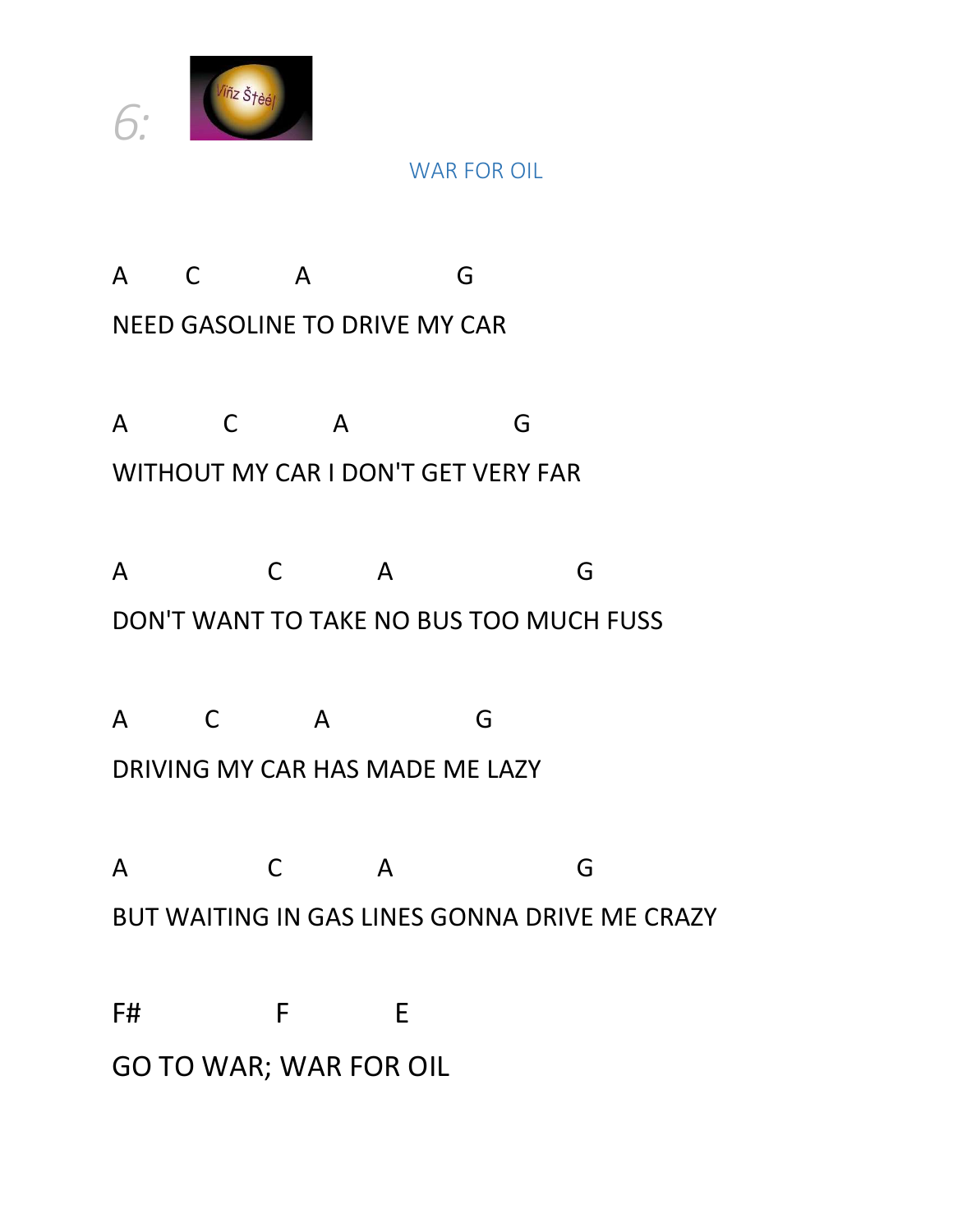

#### I AM MACHINE

E5

## I AM NOT ALIVE I AM MACHINE

E5

## I AM NOT ALIVE I AM MACHINE

A5

## NO FLESH NO BONE I AM MACHINE

E5

I AM NOT ALIVE I AM MACHINE

- F#°7 C#°7 G#°7 D#°7
- WHY AM I JUST A MACHINE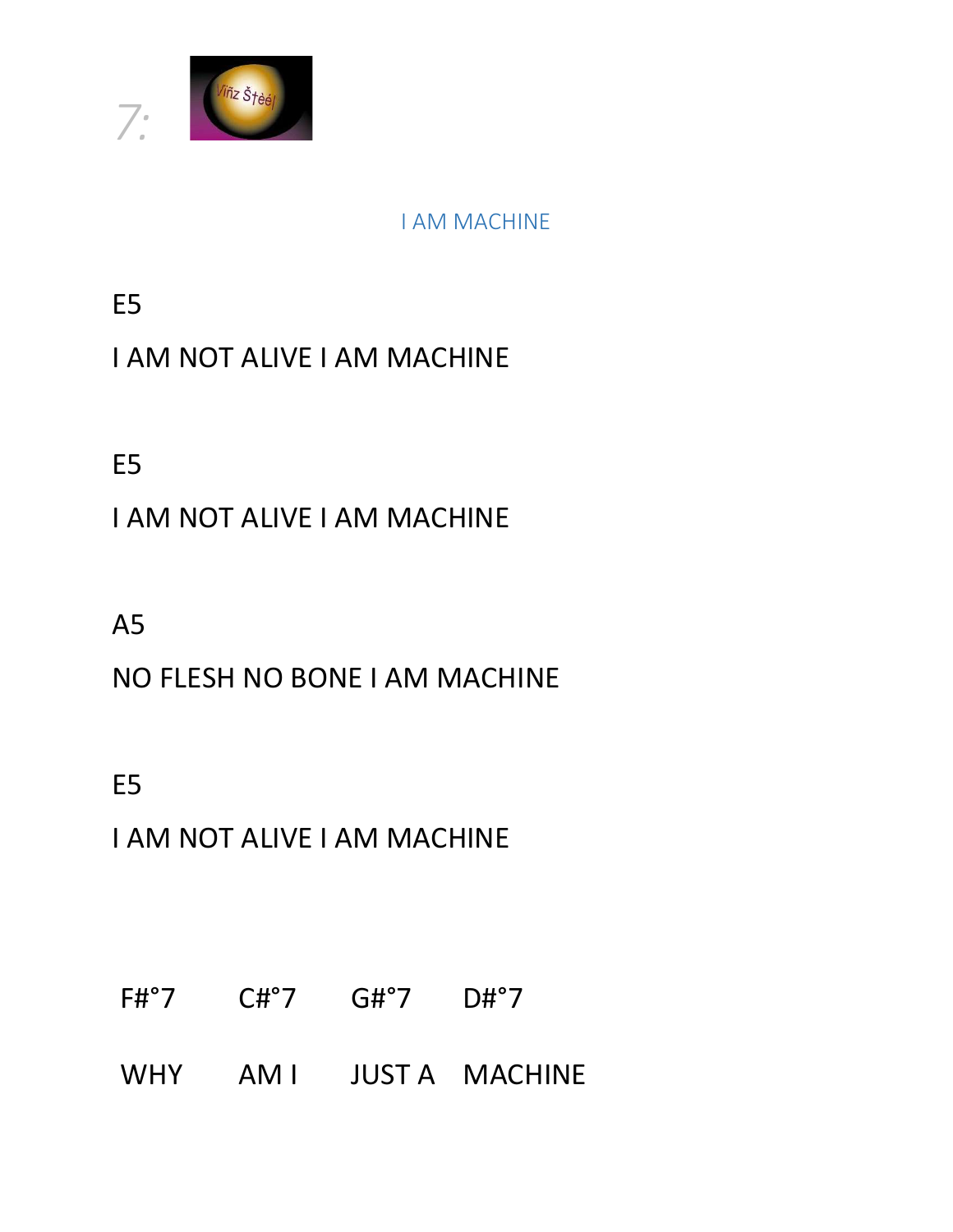

#### **MSG**

A5 A5 G WHEN I DIED WHEN I DIED DOCTOR LOOKED AT ME

Em

#### CUT MY BODY UP TO SEE

A5 A5 G

THE M S G M S G WAS STILL IN ME

Em

IT WAS KILLING ME

A5 A5 G

MO NO SODIUM MO NO SODIUM GUTIN MATE

Em

MONO SODIUM GLUTAMATE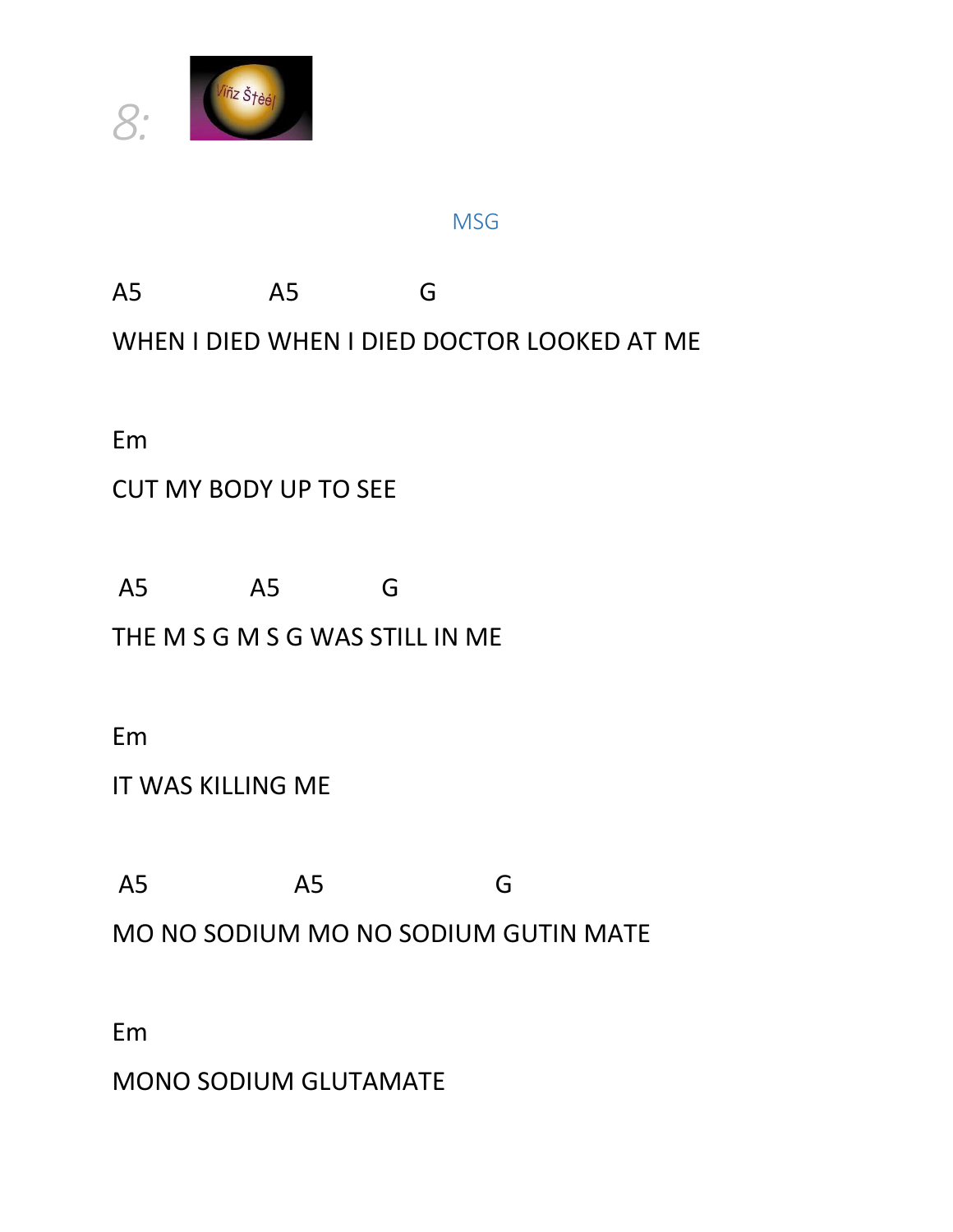

### THOUGHT

Cm Gm

GIVE ME THE THOUGHT FOR THE DAY

Cm Gm

# GIVE ME THE THOUGHT FOR THE DAY

Ab Gm

WHY MUST WE RUN AWAY

Ab Bb WHY DID THEY KEEP; KEEP HIDING AWAY